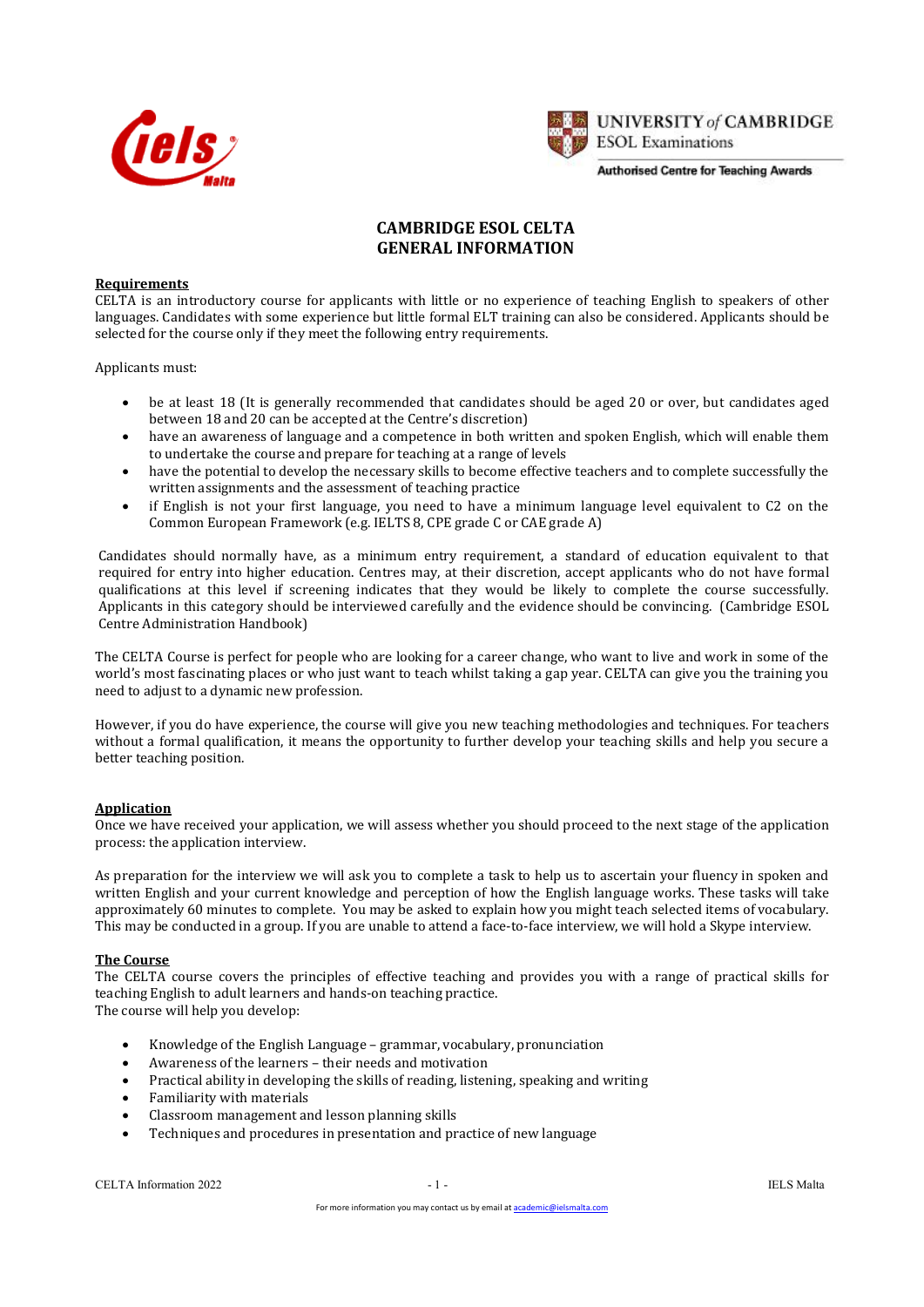The timetable includes:

- 50 hours of input sessions on all basic aspects of planning and teaching
- 6 hours teaching practice for each trainee with international students at two different levels
- Daily detailed feedback and discussion and help with lesson planning
- 6 hours observation of qualified teachers
- Individual tutorials
- Grading is based on continuous assessment and you will receive continuous oral and written feedback.
- There will be regular teaching practice sessions in which you and your colleagues will observe each other teaching bona fide students. The sessions will also be observed and assessed by one of your course tutors and followed by feedback you will discuss each other's teaching. Your tutor will also contribute.
- Honesty, sensitivity and tact will be needed at all times. You will also need to be able to listen to evaluations of your teaching, suggestions and advice in a constructive manner.
- You will need to be able to work well in a group, and to be co-operative and supportive at all times. Inability to operate well in pair work and group work may hinder your progress. Similarly, you will also need to be able to work independently.
- You will need sound computer skills for lesson preparation, lesson plans and assignments (use of Word, Power Point, use of the internet for research, use of emails and online platforms such as Zoom to correspond with trainers, peers and possibly teaching practice students).
- There are four assessed, written assignments to complete within deadlines spread throughout the course.
- You are required to teach for a total of six hours and to observe experienced teachers (live and on video) for a minimum of six hours. (For the semi-intensive course, these observations will be held outside the scheduled timetable by arrangement).
- One hundred per cent attendance is required. Only under exceptional circumstances are candidates permitted to be absent. Cambridge ESOL will not issue a Certificate if attendance is below eighty percent. This regulation is applied whatever the reason for absence. If you withdraw from the course at any point, we regret that you will not be eligible for a refund for either part or whole of the course.

### Where to stay:

We can arrange accommodation in host families, student residence or hotels.

For more information you go to the Cambridge official website at: http://www.cambridgeesol.org/about\_us/faqs/celta\_centres\_faqs.htm

### COURSE STRUCTURE:

### FULL TIME 4-WEEK INTENSIVE COURSE

- Dates: 11<sup>th</sup> July to 05<sup>th</sup> August 2022 03rd October to 28th October 2022
- Days: Monday to Friday
- Time: 8.30am 5.30pm (variable)

The mornings consist of teaching practice, teaching practice preparation and feedback and tutorials, while input sessions in the form of workshops and seminars are held in the afternoons. Candidates will be expected to work on lesson planning and assignments after course hours and at the weekends.

#### SEMI-INTENSIVE COURSE

Dates: December 2022 to February 2023 Days: Approx. 3 days a week Time: Pm only (variable)

The contact hours on the semi-intensive course consist of the same course components as the full-time intensive course, including input sessions, teaching practice, teaching practice preparation, feedback and tutorials. Candidates will be expected to work on lesson planning and assignments after course hours and at the weekends.

CELTA Information 2022 - 2 - IELS Malta